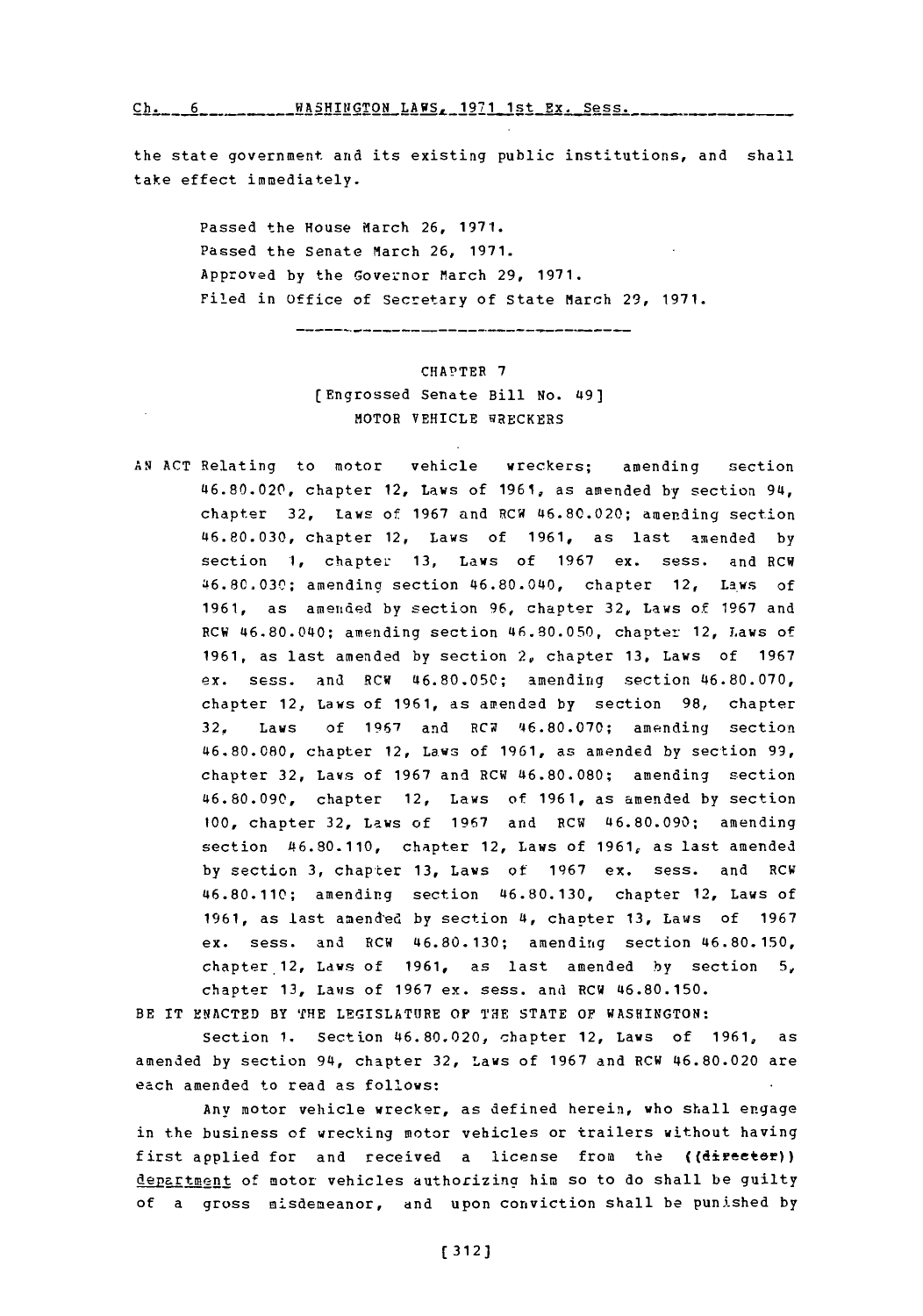imprisonment for not less than thirty days or more than one year in jail or **by** a fine of one thousand dollars.

Sec. 2. Section 46.80.030, chapter 12, Laws of **1961,** as last amended **by** section 1, chapter **13,** Laws of **1967** ex. sess. and RCW **46.80.030** are each amended to read as follows:

Application for a motor vehicle wrecker's license or renewal of a vehicle wrecker's license shall be made on a form for this purpose, furnished by the ((director)) department of motor vehicles, and shall be signed **by** the motor vehicle wrecker or his authorized agent and shall include the following information:

**(1)** Name and address of the person, firm, partnership, association or corporation under which name the business is to be conducted;

(2) Names and residence address of all persons having an interest in the business or, if the owner is a corporation, the names and addresses of the officers thereof;

(3) Certificate of approval of the chief of police of any city or town having a population of over five thousand persons and in all other instances a member of the Washington state patrol certifying that:

(a) The applicant has an established place of business at the address shown on the application, and;

**(b)** in the case of a renewal of a vehicle wrecker's license, the applicant has been complying with the provisions of this chapter and the provisions of ((chapter)) Title 46 RCV, relating to registration and certificates of title: **PROVTDED,** That the above certifications in any instarce can be made **by** an authorized representative of the department of motor vehicles;

(4) Any other information that the ((director)) department may reguire.

Sec. **3.** Section '46.80.040, chapter 12, Laws of **1961,** as amended **by** section **96,** chapter **32,** Laws of **1967** and RCW L6.80.040 are each amended to read as follows:

such application, together with a fee of twenty-five dollars, and a surety bond as hereinafter provided, shall be forwarded to the ((directer)) department. Upon receipt of the application the ((directer)) department shall, if the application be in order, issue a motor vehicle wrecker's license authorizing him to do business as such and forward the fee, together with an itemized and detailed report, to the state treasurer, to be deposited in the motor vehicle fund. Upon receiving the certificate the owner shall cause it to be prominently displayed in his place of business, where it may **be** inspected **by** an investigating officer at any time.

Sec. 4. Section 46.80.050, chapter 12, Laws of **1961,** as last amended **by** section 2, chapter **13,** Laws of **1967** ex. sess. and RCW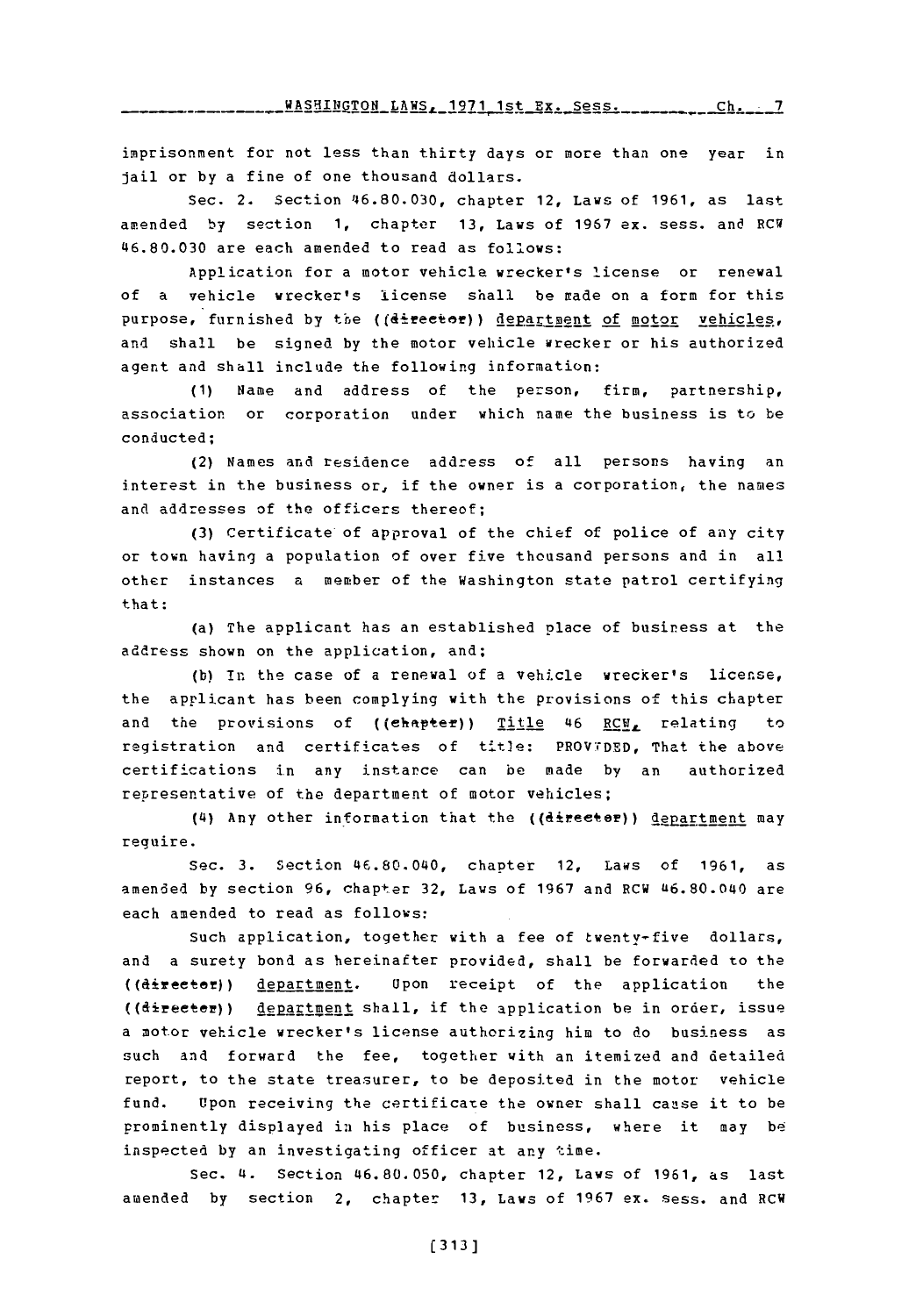Ch. 7 WASHINGTON LAWS, 1971 1st Fx. Sess.

46.80.050 are each amended to read as follows:

**A** license issued on this application shall remain in force until suspended or revoked and may be renewed annually upon reapplication according to RCW 46.80.030 and upon payment of a fee of ten dollars. Any motor vehicle wrecker who fails or neglects to renew his license prior to July **1,** shall be required to pay the fee for an original motor vehicle wrecker license as provided in this chapter.

Whenever a motor vehicle wrecker shall cease to do business as such or his license has been suspended or revoked, he shall immediately surrender such license to the ((directer)) department.

sec. **5.** Section **46.80.070,** chapter 12, Laws of **1961** as amended **by** section **98,** chapter **32,** Laws of **1967** and RCW **46.80.070** are each amended to read as follows:

Before issuing a motor vehicle wrecker's license, the ((director)) department shall require the applicant to file with said ((director)) departnent a surety bond in the amount of one thousand dollars, running to the state of Washington and executed **by** a surety company authorized to do business in the state of Washington. Such bond shall be approved as to form **by** the attorney general and conditioned that such wrecker shall conduct his business in conformity with the provisions of this chapter. Any person who shall have suffered any loss or damage **by** reason of fraud, carelessness, neglect or misrepresentation on the part of the wrecking company, shall have the right to institute an action for recovery against such motor vehicle wrecker and surety upon such bond: PROVIDED, That the aggregate liability of the surety to all persons shall in no event exceed the amount of the bond.

Sec. **6.** Section **46.80.080,** chapter 12, Laws of **1961,** as amended **by** section **99,** chapter **32,** Laws of **1967** and PCW 46.80.080 are each amended to read as follows:

Every motor vehicle wrecker shall maintain books or files in which he shall keep a record and a description of every vehicle wrecked, dismantled, disassembled or substantially altered **by** him, together with the name of the person, firm or corporation from whom he purchased the vehicle. Such record shall also contain:

**(1)** The certificate of title number (if previously titled in this or any other state);

- (2) Name of state where last registered;
- **(3)** Number of the last license number plate issued;
- **(4I)** Name of vehicle;

**(5)** Miotor or identification number and serial number of the vehicle;

**(6)** Date purchased;

**(7)** Disposition of the motor and chassis, and such other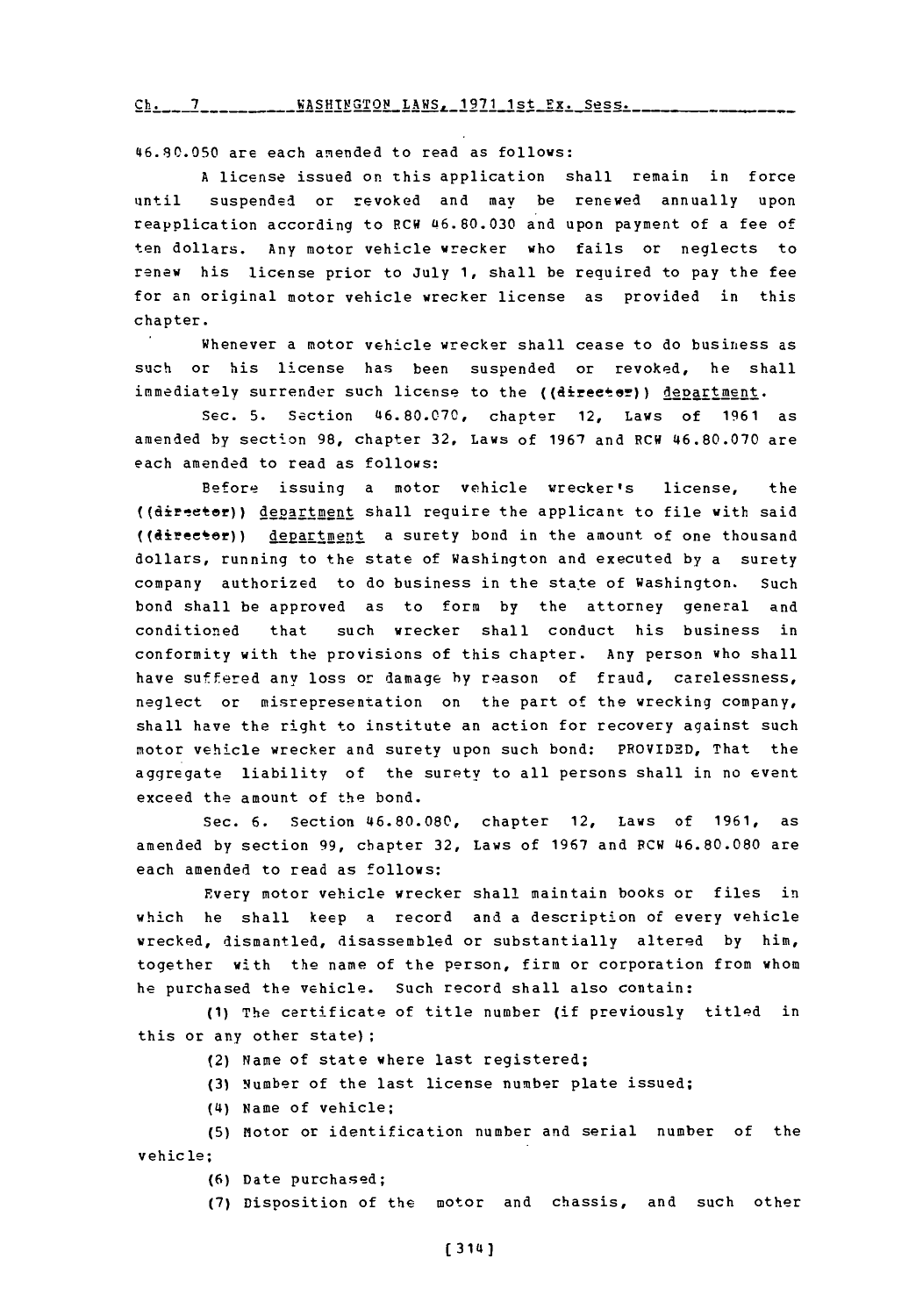information as the ((director)) department may require. Such record shall be subject to inspection at all times **by** members of the police department, sheriff's office and members of the Washington state patrol. **A** motor vehicle wrecker shall also maintain a similar record of all disabled vehicles that have been towed or transported to the motor vehicle wrecker's place of business or to other places designated **by** the owner of the vehicle or his representative. This record shall specify the name and description of the vehicle, name of owner, number of license plate, condition of the vehicle and place to which it was towed or transported.

Sec. **7.** Section **46.80.090,** chapter 12, Laws of **1961,** as amended **by** section **100,** chapter **32,** Laws of **1967** and RCW **46.80.090** are each amended to read as follows:

Within thirty days after a vehicle has been acquired **by** the motor vehicle wrecker it shall be the duty of such motor vehicle wrecker to furnish a written report to the ((director)) department on forms furnished by ((him)) the department. This report shall be in such form as the ((director)) department shall prescribe and shall be accompanied **by** the certificate of title, if the vehicle has been last reqistered in a state which issues a certificate, or a record of registration if registered in a state which does not issue a certificate of title. No motor vehicle wrecker shall acquire a vehicle without first obtaining such record or title. It shall be the duty of the motor vehicle wrecker to furnish a monthly report of all vehicles wrecked, dismantled, disassembled, or substantially changed in form **by** him. This report shall be made on forms prescribed by the ((director)) department and contain such information as the ((director)) department may require. This statement shall be signed **by** the motor vehicle wrecker or his authorized representative and the facts therein sworn to before a notary public. Any motor vehicle wrecker who fails, neglects or refuses to furnish these monthly reports shall be guilty of a gross misdemeanor and shall be punished **by** a fine of not more than five hundred dollars or **by** imprisonment of not more than six months or **by** both fine and imprisonment.

Sec. **8.** Section 46.80.110, chapter 12, Laws of **1961,** as last amended by section **3,** chapter **13,** Laws of **1967** ex. sess. and RCW 46.80.110 are each amended to read as follows:

((If for a good and sufficient cause the director has reason to believe that the application for motor vehicle wrecker<sup>1</sup>s license or renewal of motor vehicle wrecker<sup>1</sup>s license should be denied<sub>7</sub> he may refuse to issue such license and shall notify the applicant to that effect. The director may suspend or revoke a motor vehicle **wrteer'-s license whenever** lie shall have reason to believe that such moter vehicle wrecker hast))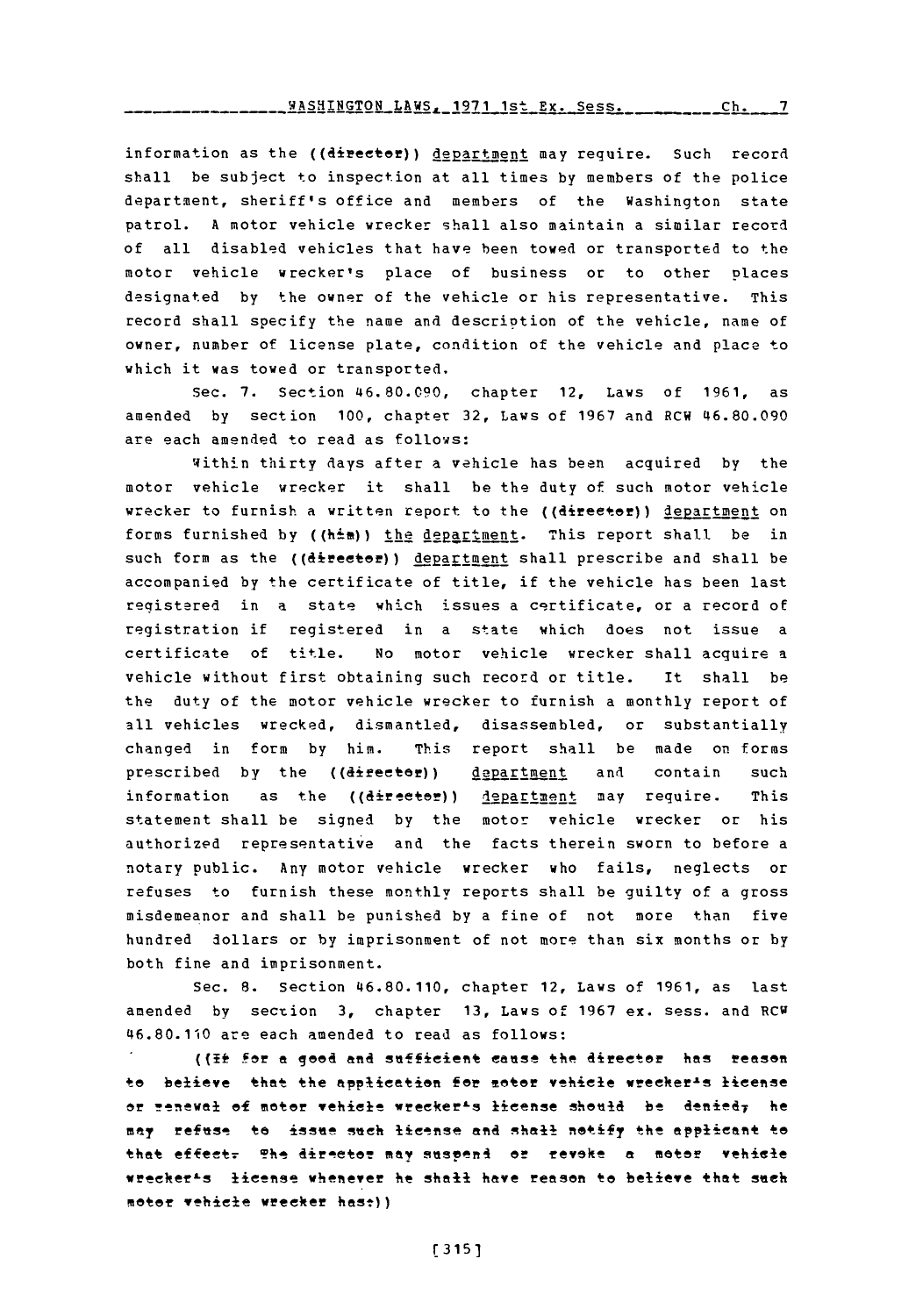*rh-* **<sup>7</sup>** WASHTMgTON LAWS- **1971** 1st Fr. Sess.

The director may, pursuant to the provisions of chapter 34.04 BCH, by order deny, suspend or revoke the license of any motor vehicle wrecker, if he finds that the applicant or licensee has:

**(1)** Wilfully misrepresented the physical condition of any motor or integral part of a motor vehicle;

(2) Sold or disposed of a motor vehicle or trailer or any part thereof when he knows that such vehicla or part has been stolen, or appropriated without the consent of the owner;

**(3)** Committed forgery on a certificate of title covering a vehicle that has been reassembled from parts obtained from the disassemblinq of other vehicles;

**(4)** Committed any dishonest act or omission which the director has reason to believe has caused loss or serious inconvenience as a result of a sale **of** a motor vehicle, trailer or part thereof;

**(5)** Failed to comply with any of the provisions of this chapter ((and the provisions of Title  $467$ )) or any of the rules and requiations adopted thereunder, or with any of the provisions of Title 46 relating to registration and certificates of title of vehicles;

**(6)** Procured a license fraudulently or that such license was erroneously issued.

((Netice **of** the intent **of** the director **to** refusey suspend or cancel a license shall be given in writing, by registered mail, to the holder of or applicant for such license<sub>7</sub> and shall designate a time and place for the hearing before the direetory whieh shall be not less than ten days from the date of said noticer Should the Aiee decide that the applicant is net entitled te a icense or that an existing license should be revoked, the applicant or holder **Mfty <sup>7</sup>**Within thirt~y **days** from the gate **of** the decision of +he director<sub>7</sub> appeal to the superior court of Thurston county for a review **of sneh** deeisean7 filing **a** notice of such appeal with the clerk **of** said superier eourt **and** a eopy **of** said notice in the offie of the director: Said court shall set the matter down for hearing with the least possible delay.))

Sec. **9.** Section **46.80.130,** chapter 12, Laws **of 1961,** as last amended **by** section **4,** chapter **13,** Laws of **1967** ex. sess. and RCW **46.80.130** are each amended to read as follows:

It shall be unlawful for any motor vehicle wrecker to keep any motor vehicle or any integral part thereof in any place other than the established place of business, designated in the certificate issued by the ((director)) department, without permission of the ((director)) dgpartment. **All** premises containing such motor vehicles or parts thereof shall be enclosed **by** a wall or fence of such height as to obscure the nature of the business carried on therein. To the extent reasonably necessary or permitted **by** the topography of the